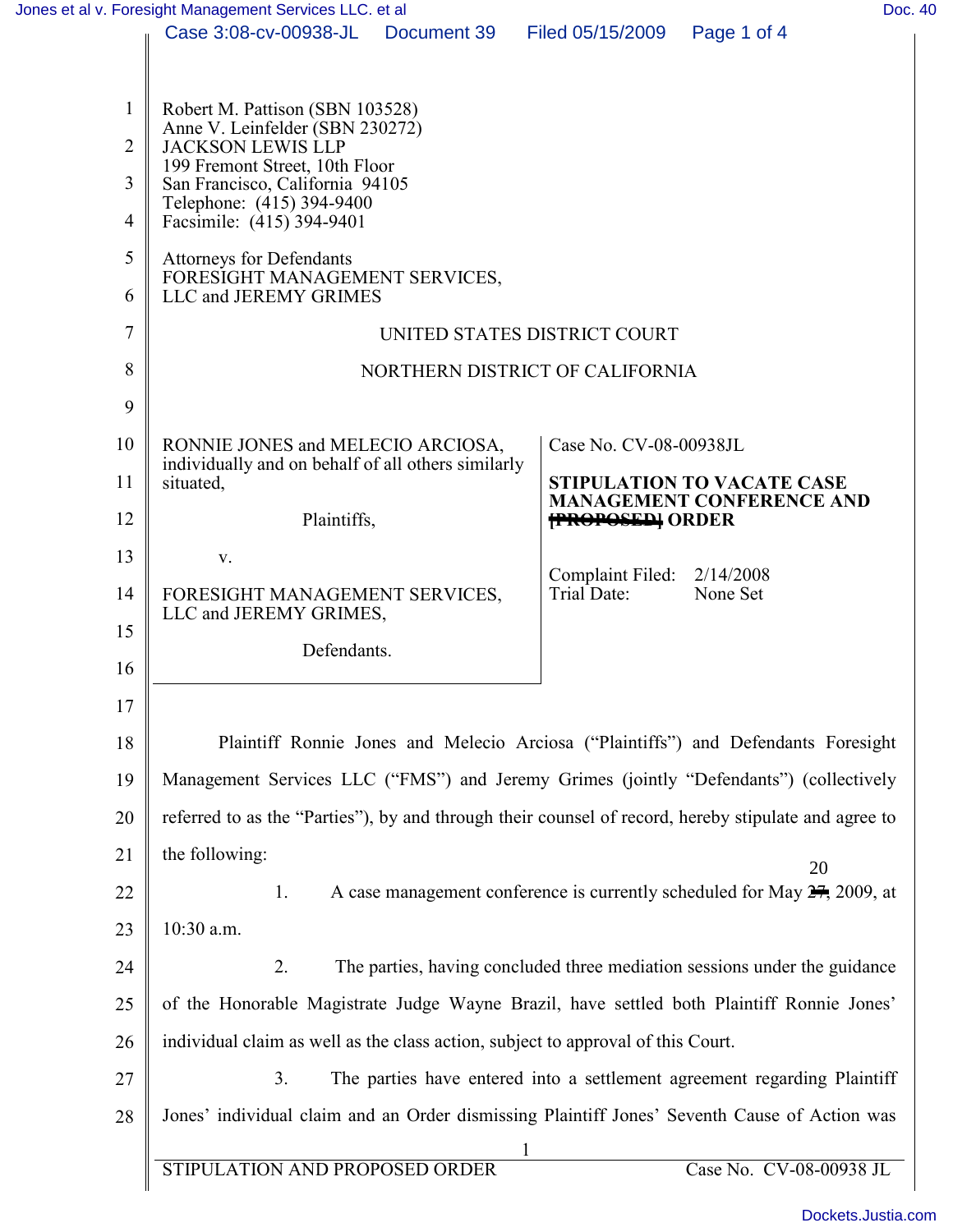|                | Case 3:08-cv-00938-JL<br>Document 39<br>Filed 05/15/2009<br>Page 2 of 4                                    |
|----------------|------------------------------------------------------------------------------------------------------------|
|                |                                                                                                            |
| $\mathbf{1}$   | entered by the Court on or about April 2, 2009.                                                            |
| $\overline{2}$ | On May 13, 2009, the parties memorialized and entered into a Stipulation<br>4.                             |
| 3              | of Settlement in the class action. The parties are in the process of drafting a Motion for                 |
| $\overline{4}$ | Preliminary Approval, which is expected to be filed with the Court in the next 30 days.                    |
| 5              | 5.<br>Therefore, the parties respectfully request this Court vacate the case                               |
| 6              | management conference scheduled on May 27, 2009, at 10:30 a.m.                                             |
| 7              | Respectfully Submitted,                                                                                    |
| 8              | Dated: May , 2009<br><b>HARRIS &amp; RUBLE</b>                                                             |
| 9              |                                                                                                            |
| 10             | By:<br>Alan Harris                                                                                         |
| 11             | <b>Attorney for Plaintiffs</b><br>RONNIE JONES and MELECIO ARCIOSA                                         |
| 12             | <b>NORTH BAY LAW GROUP</b><br>Dated: May ____, 2009                                                        |
| 13             |                                                                                                            |
| 14             | By:                                                                                                        |
| 15             | David S. Harris<br><b>Attorney for Plaintiffs</b>                                                          |
| 16             | RONNIE JONES and MELECIO ARCIOSA                                                                           |
| 17             | <b>JACKSON LEWIS LLP</b><br>Dated: May , 2009                                                              |
| 18             |                                                                                                            |
| 19             | By:<br>Robert M. Pattison                                                                                  |
| 20             | Anne V. Leinfelder                                                                                         |
| 21             | Attorneys for Defendants<br>FORESIGHT MANAGEMENT SERVICES,<br>LLC and JEREMY GRIMES                        |
| 22             |                                                                                                            |
| 23             | <b>PROPOSED ORDER</b><br>Based on the foregoing, and good cause so appearing, the Court hereby vacates the |
| 24             | Case Management Conference scheduled on May 27, 2009, at 10:30 a.m.                                        |
| 25             | <b>IT IS SO ORDERED.</b>                                                                                   |
| 26             |                                                                                                            |
| 27             |                                                                                                            |
| 28             | DATED:<br>The Honorable James Larson<br>United States Magistrate Judge                                     |
|                | 2<br>STIPULATION AND PROPOSED ORDER<br>Case No. CV-08-00938 JL                                             |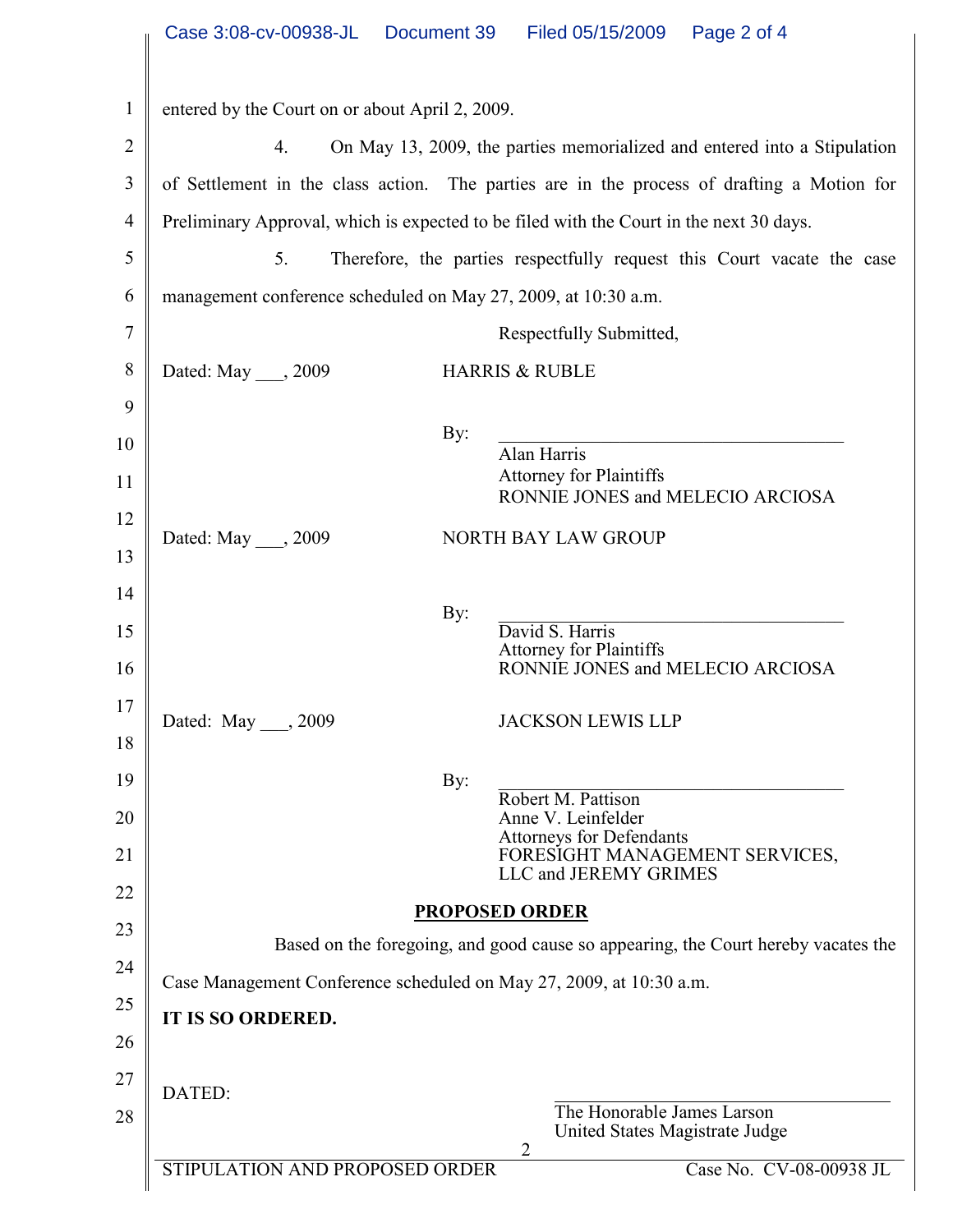|                | Case 3:08-cv-00938-JL<br>Document 39<br>Filed 05/15/2009<br>Page 3 of 4                    |  |  |  |
|----------------|--------------------------------------------------------------------------------------------|--|--|--|
| 1              | entered by the Court on or about April 2, 2009.                                            |  |  |  |
| $\overline{2}$ | 4.<br>On May 13, 2009, the parties memorialized and entered into a Stipulation             |  |  |  |
| 3              | of Settlement in the class action. The parties are in the process of drafting a Motion for |  |  |  |
| $\overline{4}$ | Preliminary Approval, which is expected to be filed with the Court in the next 30 days.    |  |  |  |
| 5              | 5.<br>Therefore, the parties respectfully request this Court vacate the case               |  |  |  |
| 6              | management conference scheduled on May 27, 2009, at 10:30 a.m.                             |  |  |  |
| $\overline{7}$ | Respectfully Submitted,                                                                    |  |  |  |
| 8              | Dated: May 15, 2009<br><b>HARRIS &amp; RUBLE</b>                                           |  |  |  |
| 9              |                                                                                            |  |  |  |
| 10             | By:<br>Alan Harris                                                                         |  |  |  |
| 11             | <b>Attorney for Plaintiffs</b><br>RONNIE JONES and MELECIO ARCIOSA                         |  |  |  |
| 12             | Dated: May $\frac{1}{2}$ , 2009<br>NORTH BAY LAW GROUP                                     |  |  |  |
| 13             |                                                                                            |  |  |  |
| 14             | By:                                                                                        |  |  |  |
| 15             | David S. Harris<br><b>Attorney for Plaintiffs</b>                                          |  |  |  |
| 16             | RONNIE JONES and MELECIO ARCIOSA                                                           |  |  |  |
| 17             | Dated: May ___, 2009<br><b>JACKSON LEWIS LLP</b>                                           |  |  |  |
| 18             |                                                                                            |  |  |  |
| 19             | By:<br>Robert M. Pattison                                                                  |  |  |  |
| 20             | Anne V. Leinfelder<br>Attorneys for Defendants                                             |  |  |  |
| 21             | FORESIGHT MANAGEMENT SERVICES,<br>LLC and JEREMY GRIMES                                    |  |  |  |
| 22             | <b>PROPOSED ORDER</b>                                                                      |  |  |  |
| 23             | Based on the foregoing, and good cause so appearing, the Court hereby vacates the          |  |  |  |
| 24             | Case Management Conference scheduled on May 27, 2009, at 10:30 a.m.                        |  |  |  |
| 25             | IT IS SO ORDERED.                                                                          |  |  |  |
| 26             |                                                                                            |  |  |  |
| 27             | DATED:<br>The Honorable James Larson                                                       |  |  |  |
| 28             | United States Magistrate Judge<br>$\overline{2}$                                           |  |  |  |
|                | STIPULATION AND PROPOSED ORDER<br>Case No. CV-08-00938 JL                                  |  |  |  |